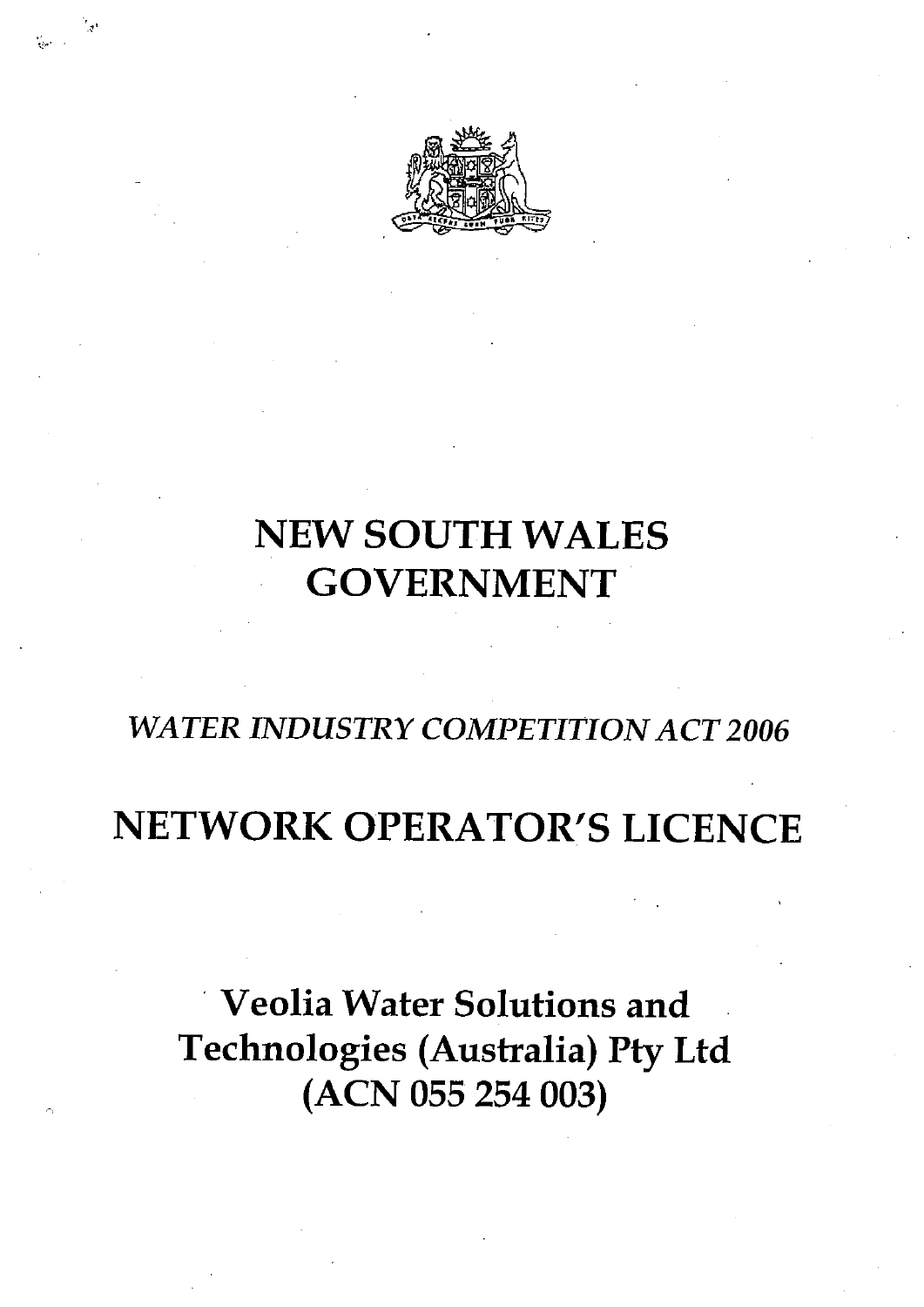

New South Wales

## **WATER INDUSTRY COMPETITION ACT 2006**

#### Section 10(5)

### **Notice of Decision** -

## **Application for a Network Operator's and Retail Supplier's licence from Veolia Water Solutions and Technologies (Australia) Pty Ltd**

Phillip Costa MP, Minister for Water, under section 10(5) of the Water Industry Competition Act 2006, have considered and accept the advice and recommendations made by !PART in its report to me on the licence application for a Network Operator' licence and a Retail Supplier's licence under the Water Industry Competition *Act 2006* (the Act) from Veolia Water Solutions and Technologies (Australia) Ply Ltd (ACN 055 254 003), Level 4, Bay Centre, 65 Pirrama Road Pyrmont NSW 2009 (the Applicant). I hereby attach a copy of IPART's report (Attachment A).

Based on my consideration and acceptance of IPART's report:

- (a) I am satisfied that the Applicant is not a disqualified corporation as required under section 10(3) of the Act;
- (b) I am satisfied as to each of the criteria set out in section 10(4) of the Act; and
- (c) I have had regard to the licensing principles set out in section 7 of the Act in determining whether or not to grant a licence and what conditions should be imposed on any such licence granted.

I have therefore determined to grant the application for a Network Operator's licence and a Retail Supplier's licence to the Applicant subject to the conditions set out in the licence numbers 10\_008 and 10\_009R. I hereby attach copies of the licences (Attachment Band C).

//~~ *£!)* ·······:····/~ ............... ~ ....... .

Minister for Water

Dated this 24<sup>th</sup> day of June 2010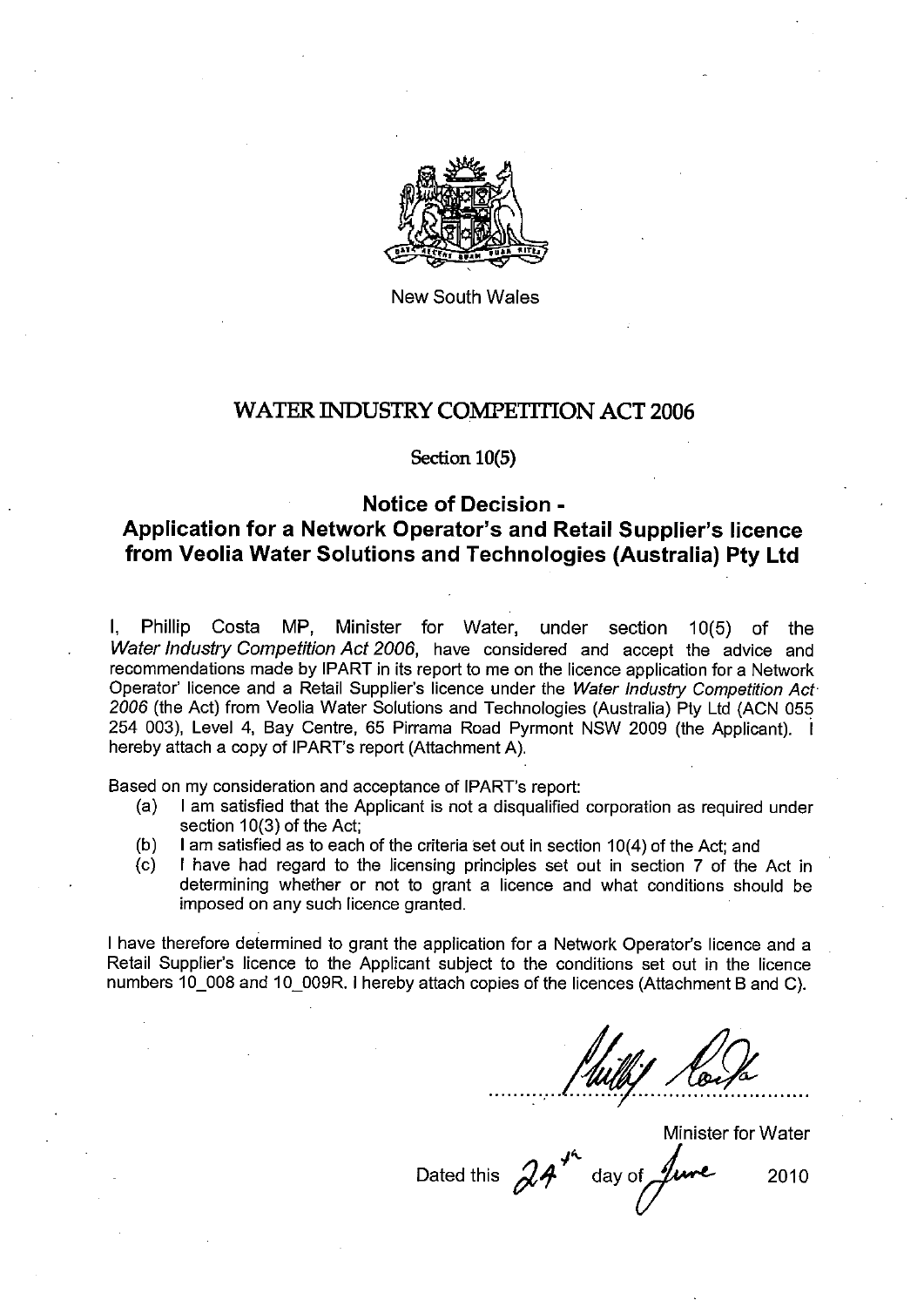

## **New South Wales**

## **Water Industry Competition Act 2006**

## **Grant of Network Operator's Licence Licence No. 10\_008**

I, Phillip Costa MP, Minister for Water, under section 10 of the Water Industry Competition Act 2006, grant a network operator's licence to:

Veolia Water Solutions and Technologies (Australia) Pty Ltd (ACN 055 254 003)

to construct, maintain and operate water industry infrastructure.

Subject to:

,,;,

- a) the conditions imposed by the Water Industry Competition Act 2006,
- b) the conditions imposed under clause 9(a) and set out in Parts 1 and 2 of Schedule 1 of the Water Industry Competition (General) Regulation 2008,
- c) the conditions imposed by the Minister in the attached Schedule A, and
- d) the standard conditions imposed by the Minister in the attached Schedule B being standard Ministerially-imposed licence conditions for network operators in the water industry.

*/hilly /62/0*  $\cdots$   $\cdots$ 

Minister for Water

Dated this  $\mathcal{A}$ <sup>*r*</sup> day of **June** 20*P*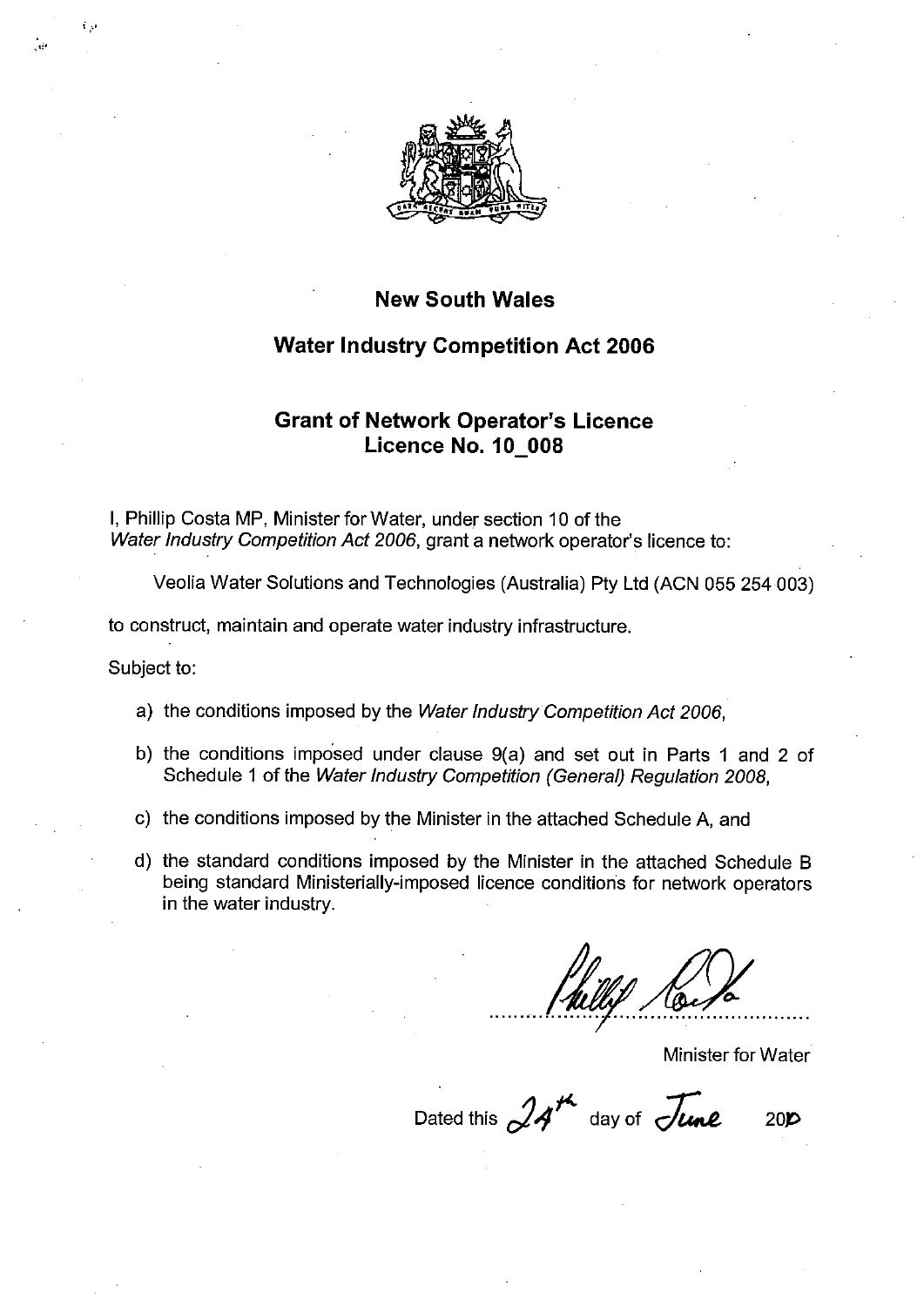## **SCHEDULE A - SPECIAL MINISTERIALLY-IMPOSED LICENCE CONDITIONS FOR VEOLIA WATER SOLUTIONS AND TECHNOLOGIES (AUSTRALIA) PTY .LTD NETWORK OPERATOR'S LICENCE**

This schedule sets out the conditions which the Minister has determined to impose pursuant to section 13(1 )(b) of the Water Industry Competition Act 2006. In addition to these Ministerially-imposed conditions, licensees are subject to obligations imposed by the Act, the Regulation and the standard Ministerially-imposed licence conditions set out in Schedule B. Licensees are encouraged to obtain independent advice as to the conditions and obligations of their licence.

#### **1 Activities authorised**

This Licence authorises the Licence Holder and the persons specified in Table 1 to construct, operate and maintain the water industry infrastructure specified in Table 2 for the purposes as specified in Table 3 within the area specified in Table 4, subject to the conditions imposed by or under the Act, the Regulation and this Licence.

#### **Table 1 Authorised persons**

Not applicable

,, 1.u•

#### **Table 2 Specified water industry infrastructure**

Infrastructure used for the production, treatment, filtration, storage, or conveyance of nonpotable water.

#### **Table 3 Authorised purposes**

Cooling tower make-up

Toilet flushing

Garden irrigation

#### **Table 4 Specified area of operations**

Darling Walk Development, 1 - 25 Harbour Street, Sydney NSW

#### **INTERPRETATION AND DEFINITIONS**

#### **Interpretation**

In these Licence conditions, unless the context requires otherwise:

- (a) the singular includes the plural and vice versa;
- (b) headings are used for convenience only and do not affect the interpretation of these Licence conditions;
- (c) a reference to a document includes the document as modified from time to time and any document replacing it;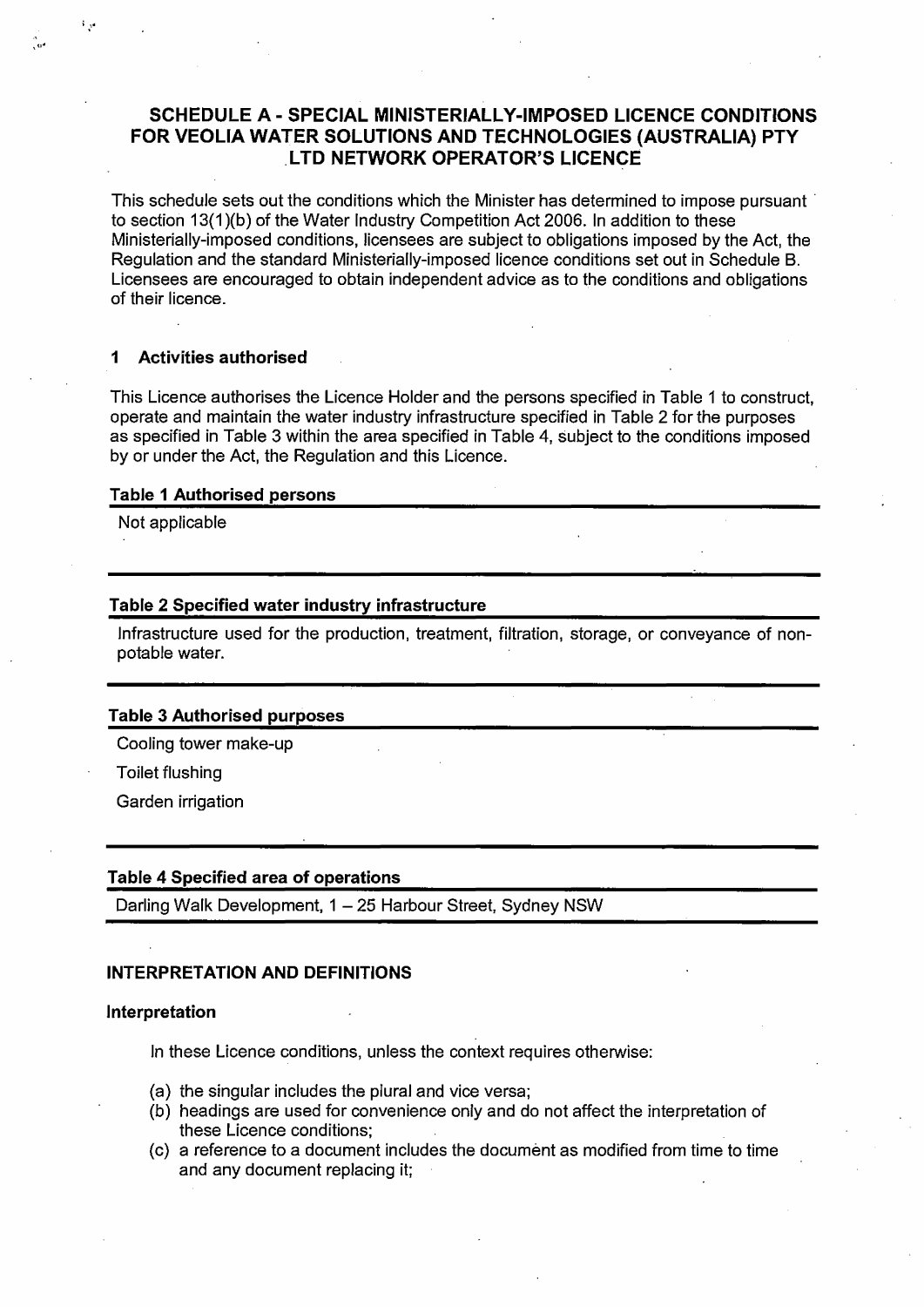- (d) the word "person" includes a natural person and any body or entity whether incorporated or not;
- (e) references to clauses are references to clauses in these Licence conditions.

#### **Definitions**

',.

Expressions used in these Licence conditions that are defined in the Act or the Regulation have the meanings set out in the Act or the Regulation.

In these Licence conditions:

Act

Licence Holder means the person who is the holder of this Licence

Minister

means the Minister responsible for the Act

means the Water Industry Competition Act 2006

**Regulation** 

means the Water Industry Competition (General) Regulation 2008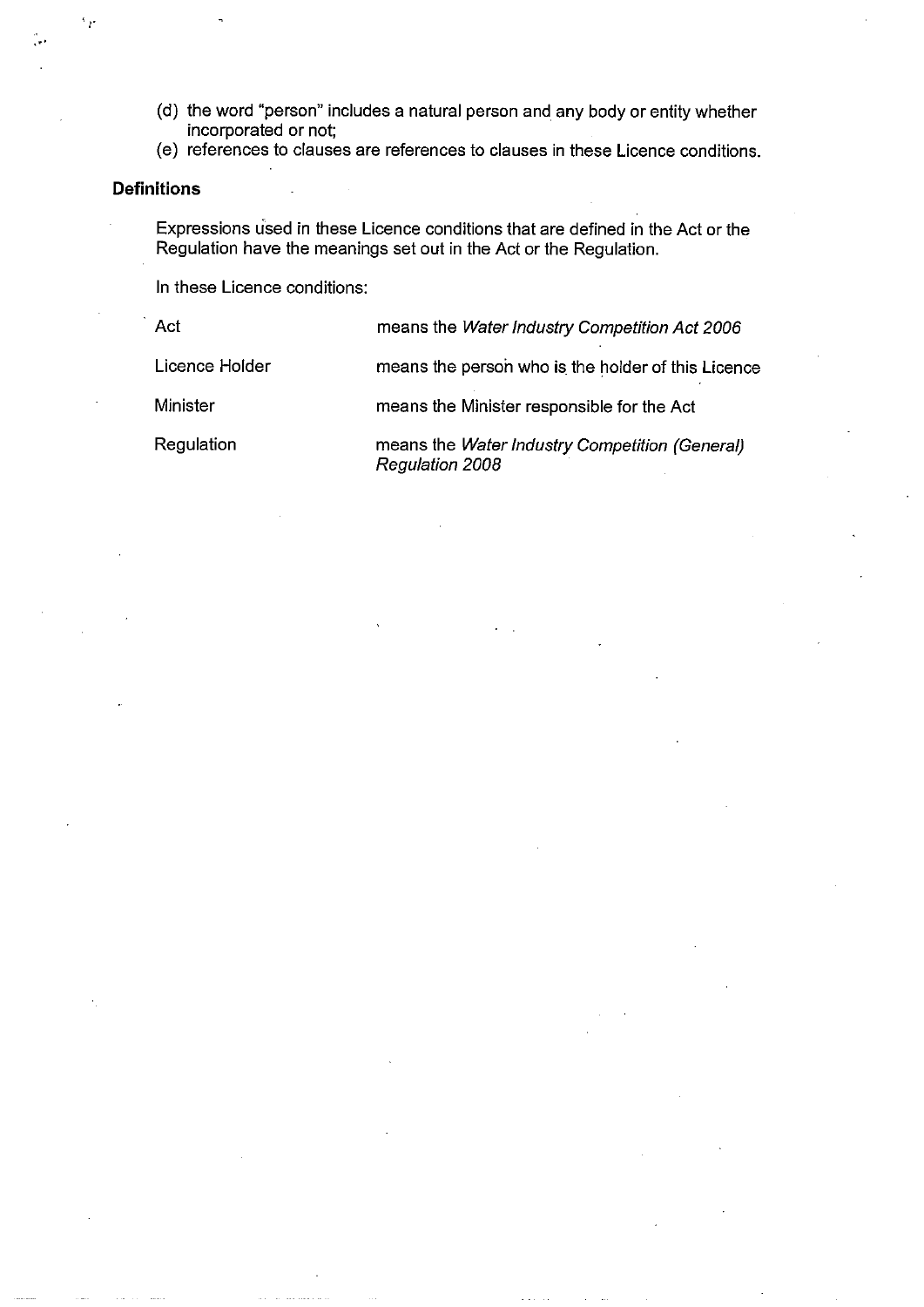## **SCHEDULE B • STANDARD MINISTERIALLY-IMPOSED LICENCE CONDITIONS FOR VEOLIA WATER SOLUTIONS AND TECHNOLOGIES (AUSTRALIA) Pty Ltd NETWORK OPERATOR'S LICENCE**

This schedule provides a comprehensive list of standard conditions which the Minister has determined to impose pursuant to section 13(1 )(b) of the Water Industry Competition Act 2006 (the Act). In addition to these standard Ministerially-imposed conditions, Licence Holders are subject to obligations imposed by the Act, the Regulation and the Ministeriallyimposed licence conditions set out in Schedule A. Licence Holders are encouraged to obtain independent advice as to the conditions and obligations of their licence. The Minister may vary the conditions in this schedule or impose new conditions, provided there is no inconsistency with the Act or the Regulation.

#### **81 Ongoing capacity to operate**

'.,-

The Licence Holder must have the technical, financial and organisational capacity to carry out the activities authorised by this Licence. If the Licence Holder ceases to have this capacity, it must report this to IPART immediately.

#### **82 Obtaining appropriate insurance**

- 3.1.1 Before commencing to operate water industry infrastructure under this Licence, the Licence Holder must:
	- (a) obtain appropriate insurance sufficient for the size and nature of the activities authorised under this Licence,
	- (b) demonstrate that the insurance obtained is appropriate by providing a report to IPART from an Insurance Expert certifying that in the Insurance Expert's opinion the type and level of. insurance obtained by the Licence Holder is appropriate for the size and nature of the activities authorised under this Licence, and
	- (c) provide a copy of each certificate of currency of insurance obtained to IPART.
- B2.2 The report from the Insurance Expert must:
	- (a) identify the key risks of undertaking the activities authorised under this Licence,
	- (b) set out the types and levels of insurance obtained by the Licence Holder in the relation to the activities being undertaken,
	- (c) provide reasons as to why the types and levels of insurance are appropriate for the size and nature of the activities being undertaken, and
	- (d) if any risks arising from undertaking the activities remain uninsured, provide reasons as to why.

#### **83 Maintaining appropriate insurance**

- B3.1 The Licence Holder must maintain appropriate insurance sufficient for the size and nature of the activities authorised under this Licence.
- B3.2 From time to time when requested in writing by IPART, the Licence Holder must provide a report to IPART, in the manner, form and time specified by IPART, from an Insurance Expert certifying that in the Insurance Expert's opinion the type and level of insurance obtained by the Licence Holder is appropriate for the size and nature of the activities authorised under this Licence.
- B3.3 Whenever there is a change in the type, level or period of insurance held by the Licence Holder in relation to the activities authorised under this Licence, the Licence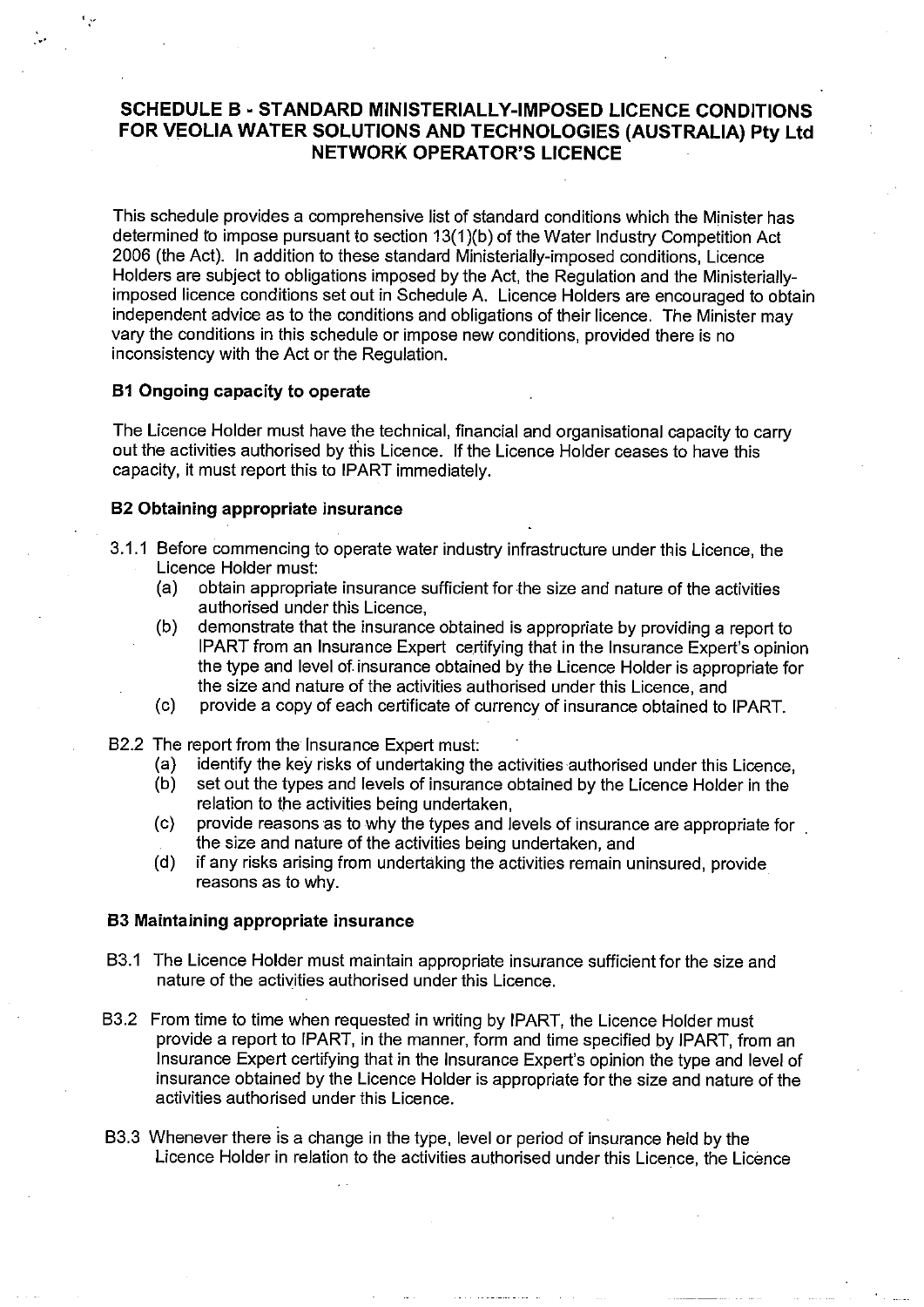Holder must provide a copy of the certificate of currency to IPART within 10 days of the change being made.

#### **84 Complying with NSW Health requirements**

The Licence Holder must carry out the activities authorised by this Licence in compliance with any requirements of NSW Health that !PART has agreed to and are notified from time to time to the Licence Holder by IPART in writing.

#### **85 Reporting in accordance with the Reporting Manual**

The Licence Holder must prepare and submit reports in accordance with the applicable Reporting Manual issued by IPART and available from IPART's website www.ipart.nsw.gov.au.

#### **86 Reporting information in relation to the Register of Licences**

Whenever any of the following information changes, the Licence Holder must provide the updated information to IPART within 14 days of the change:

- (a) each source from which the water handled by the infrastructure is derived,<br>(b) the identity of each licensed retail supplier or public water utility that has ad
- the identity of each licensed retail supplier or public water utility that has access to the infrastructure services provided by the infrastructure for the purpose of supplying water to its customers,
- (c) a description of any other water infrastructure to which the infrastructure is connected.

#### **87 Monitoring**

*(r* 

- B7.1 Any monitoring required to be undertaken by the Licence Holder for the purposes of this Licence or any Plans required under the Regulation must be undertaken in accordance with the requirements set out below.
- B7.2 The following records must be kept of any samples collected:
	- (a) The date(s) on which the sample was taken,
	- (b) The time(s) at which the sample was collected,
	- (c) The point or location at which the sample was taken, and<br>(d) The name of the person who collected the sample.
	- The name of the person who collected the sample.
- B7 .3 A laboratory accredited for the specified tests by an independent body acceptable to NSW Health, such as the National Association of Testing Authorities (NATA) or equivalent, shall carry out all analyses of samples.

#### **88 Provision of copy of Plans**

- B8.1 Whenever the Licence Holder makes any change to its Plans, the Licence Holder must provide a copy of the amended plan to IPART.
- B8.2 Whenever the Licence Holder makes a significant change to its Plans, the Licence Holder is to provide a copy of the amended plan to IPART at the same time it provides a copy to the approved auditor engaged to provide a report to the adequacy of the changed Plans as required under the Regulation.

#### **89 Delineating responsibilities - interconnections**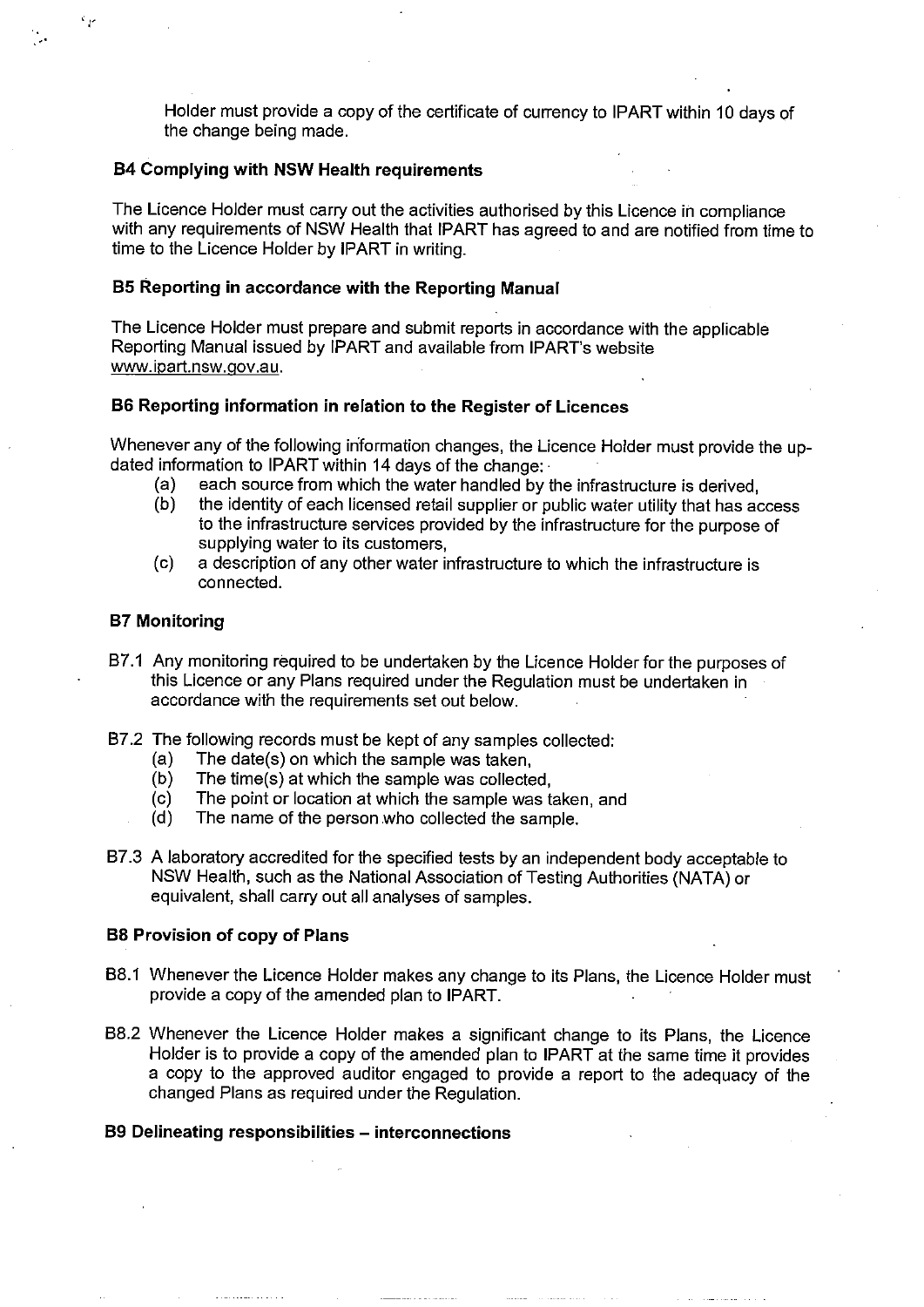- B9.1 Where a water industry code of conduct under clause 25 of the Regulation has not been established by order published in the Gazette and the water industry infrastructure specified in Schedule A, clause 1, Table 2 of this Licence is connected to any other water industry infrastructure, the Licence Holder must establish a code of conduct in relation to the respective responsibilities of the Licence Holder and each licensed network operator, licensed retail supplier and/or public water utility that is responsible for the other water industry infrastructure.
- B9.2 The arrangements are to be agreed in writing between the Licence Holder and the other licensed networks operators, licensed retail suppliers and/or public water utilities prior to commencing commercial operation of the water industry infrastructure specified in Schedule A, clause 1, Table 2 of this Licence.
- B9.3 The arrangements must address the following matters:
	- (a) responsibility for the repair, replacement or maintenance of any pipes, pumps, valves, storages or other infrastructure connecting the water industry infrastructure specified in Schedule A, clause 1, Table 2 of this Licence to any other water industry infrastructure,
	- (b) responsibility for water quality,
	- (c) liability in the event of the unavailability of water,
	- (d) liability in the event of infrastructure failure,
	- (e) responsibility for handling customer complaints.

#### **INTERPRETATION AND DEFINITIONS**

#### **Interpretation**

In these Licence conditions, unless the context requires otherwise:

- (a) the singular includes the plural and vice versa;
- (b) headings are used for convenience only and do not affect the interpretation of these Licence conditions;
- (c) a reference to a document includes the document as modified from time to time and any document replacing it;
- (d) the word "person" includes a natural person and any body or entity whether incorporated or not;
- (e) references to clauses are references to clauses in these Licence conditions.

#### **Definitions**

Expressions used in these Licence conditions that are defined in the Act or the Regulation have the meanings set out in the Act of the Regulation.

In these Licence conditions:

| Act                     | means the Water Industry Competition Act 2006                                                                                                             |
|-------------------------|-----------------------------------------------------------------------------------------------------------------------------------------------------------|
| Gazette                 | means the NSW Government Gazette                                                                                                                          |
| <b>IPART</b>            | means the Independent Pricing and Regulatory Tribunal<br>of New South Wales established under the Independent<br>Pricing and Regulatory Tribunal Act 1992 |
| <b>Insurance Expert</b> | means an independent reputable insurer registered with<br>the Australian Prudential Regulation Authority or an                                            |